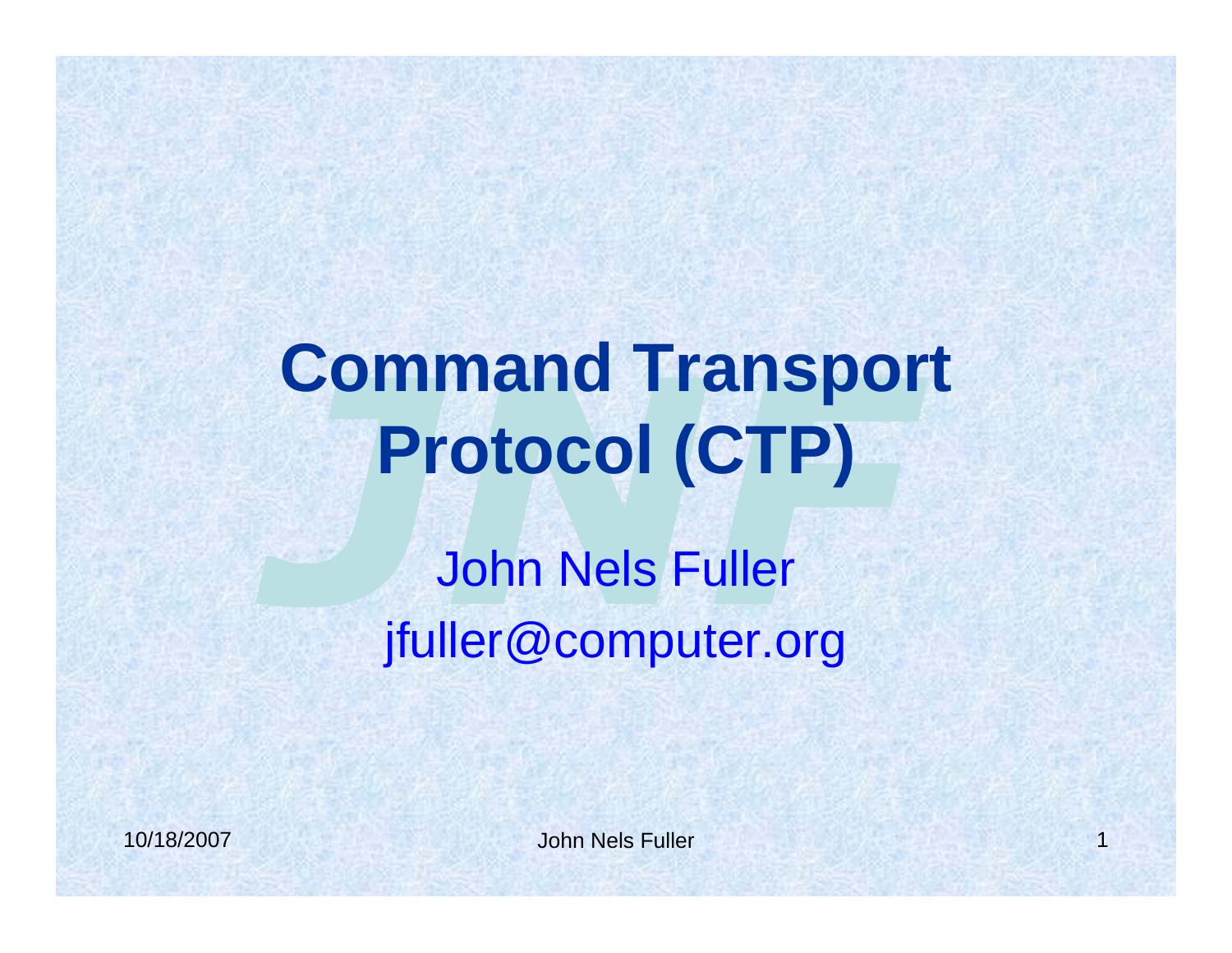### **Basic CTP Packet Format**

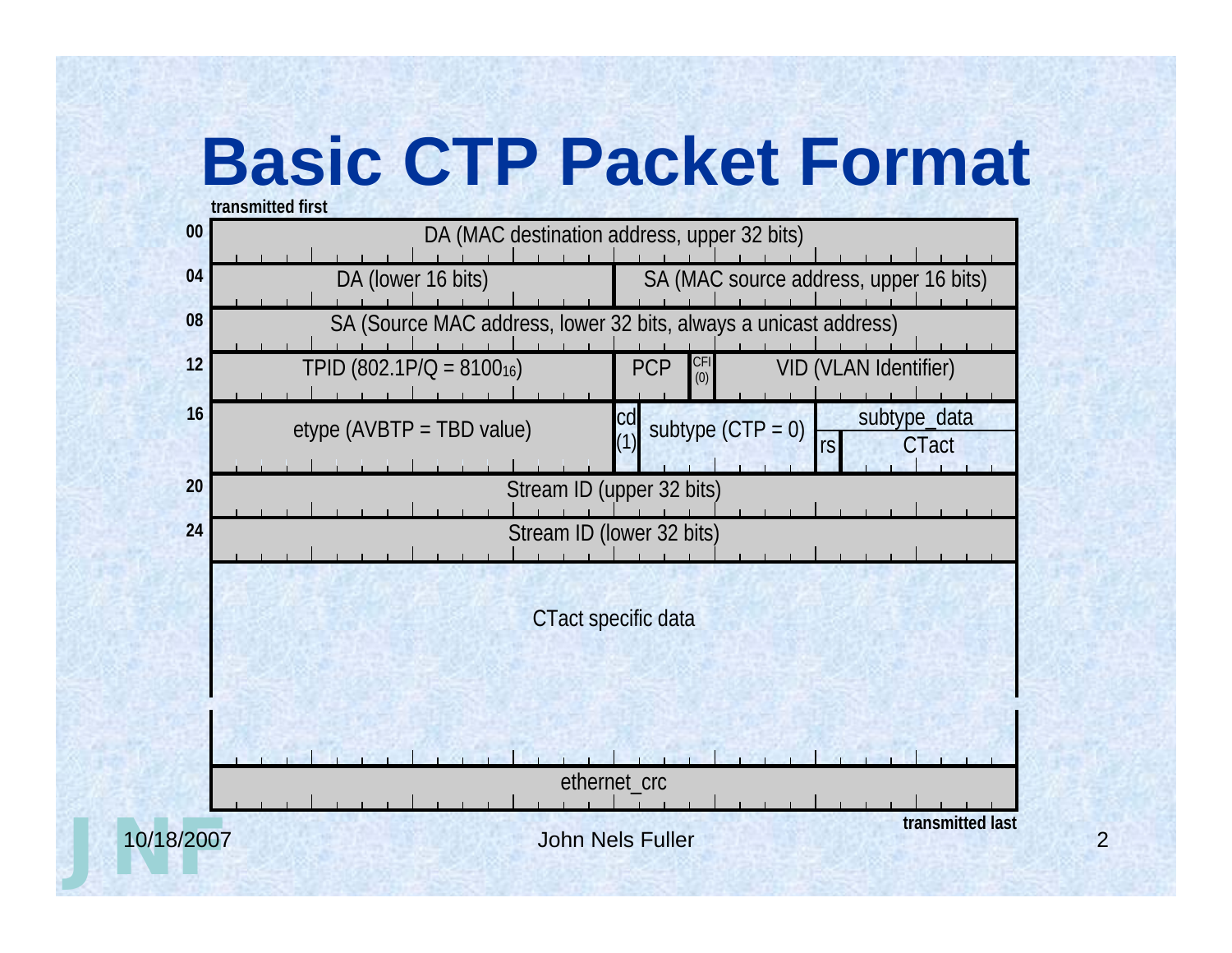#### **Fields in Basic Format**

- **subtype** is 0 for CTP
- **subtype\_data** becomes two fields:
	- **rs** is set to 0 for the action sent by requestor, set to 1 for the response sent by the target
	- **CTact** is the action performed by this packet:
		- **Login**=0 create connection to target
		- **Logout**=1 release connection to target
		- **TagR**=2 tag system reset
		- **Xct**=3 execute command set command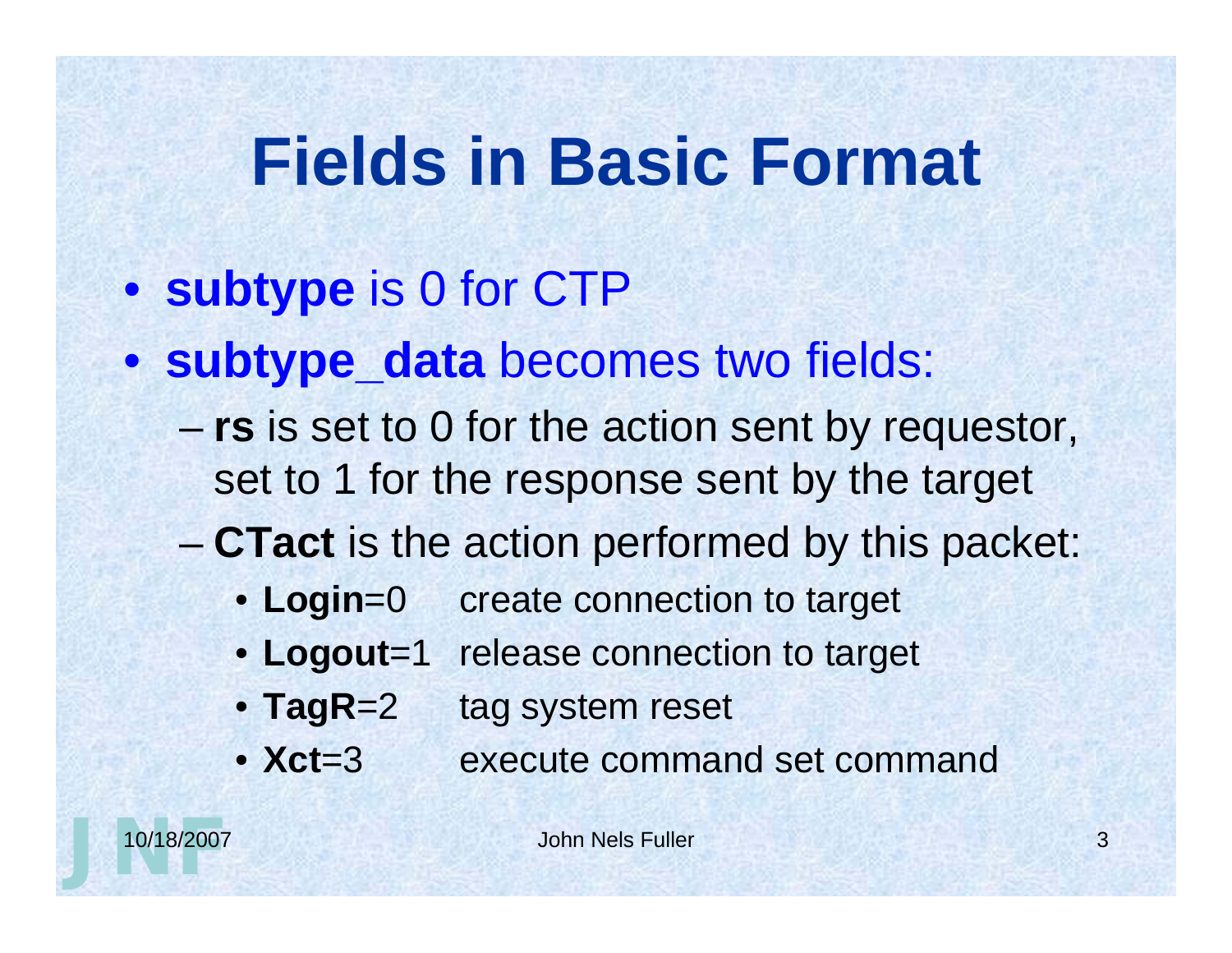### **Login Action**

| 00         |                                | u di istitucu tii st<br>DA (MAC destination address, upper 32 bits) |  |
|------------|--------------------------------|---------------------------------------------------------------------|--|
| 04         | DA (lower 16 bits)             | SA (MAC source address, upper 16 bits)                              |  |
| 08         |                                | SA (Source MAC address, lower 32 bits, always a unicast address)    |  |
| 12         | TPID (802.1P/Q = $8100_{16}$ ) | PCP<br>CF <sub>(0)</sub><br>VID (VLAN Identifier)                   |  |
| 16         | $etype$ (AVBTP = TBD value)    | subtype $(CTP = 0)$<br>$CTact (Login = 0)$<br>$\mathsf{I}$ rs       |  |
| 20         |                                | Stream ID (upper 32 bits)                                           |  |
| 24         | Stream ID (lower 32 bits)      |                                                                     |  |
| 28         |                                |                                                                     |  |
| 32         |                                |                                                                     |  |
| 36         |                                |                                                                     |  |
| 40         |                                |                                                                     |  |
| 44         |                                |                                                                     |  |
| 48         |                                |                                                                     |  |
| 52         |                                |                                                                     |  |
| 56         |                                |                                                                     |  |
| 60         |                                | ethernet_crc                                                        |  |
| 10/18/2007 |                                | transmitted last<br><b>John Nels Fuller</b>                         |  |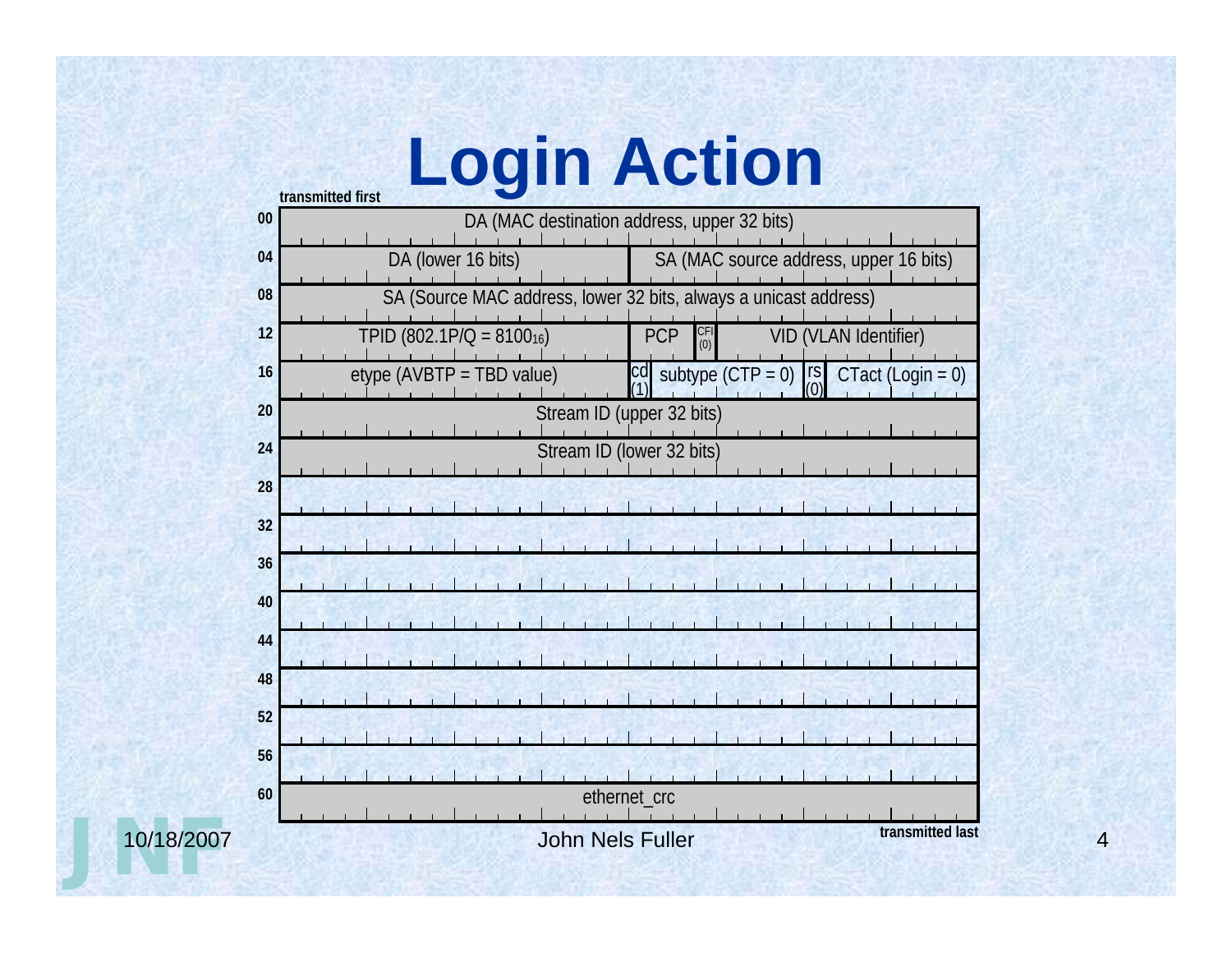#### **Login Action Notes**

• **StreamID** is not used, set to -1

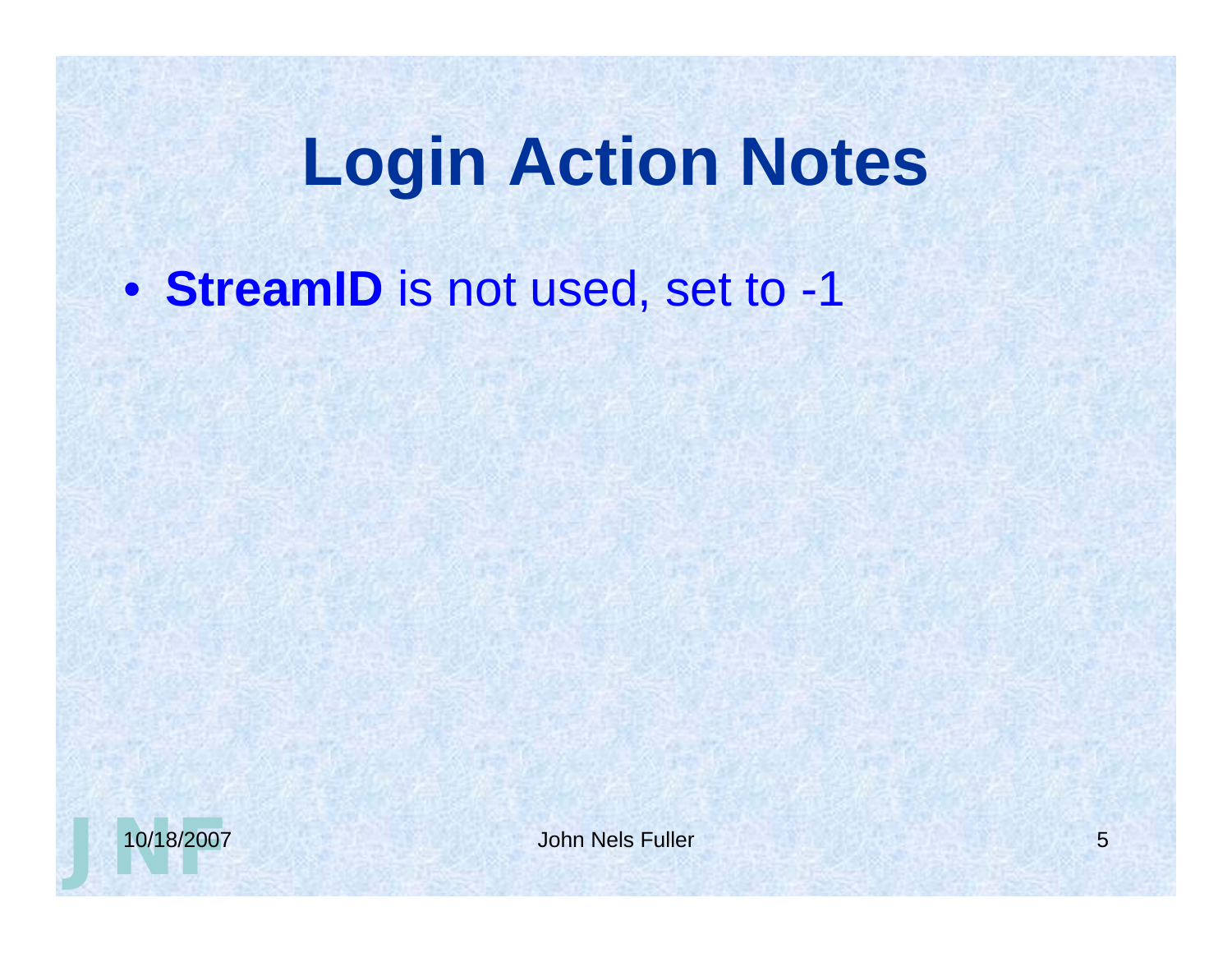# **Login Response**

| 00         | DA (MAC destination address, upper 32 bits)                      |                                                                      |
|------------|------------------------------------------------------------------|----------------------------------------------------------------------|
| 04         | DA (lower 16 bits)                                               | SA (MAC source address, upper 16 bits)                               |
| 08         | SA (Source MAC address, lower 32 bits, always a unicast address) |                                                                      |
| 12         | TPID $(802.1P/Q = 810016)$                                       | $CFI$<br>$(0)$<br>PCP<br>VID (VLAN Identifier)                       |
| 16         | $etype$ (AVBTP = TBD value)                                      | $CTact (Login = 0)$<br>subtype $(CTP = 0)$<br>$\mathsf{r}\mathsf{s}$ |
| 20         | Stream ID (upper 32 bits)                                        |                                                                      |
| 24         | Stream ID (lower 32 bits)                                        |                                                                      |
| 28         | protocol_status                                                  |                                                                      |
| 32         |                                                                  |                                                                      |
| 36         |                                                                  |                                                                      |
| 40         |                                                                  |                                                                      |
| 44         |                                                                  |                                                                      |
| 48         |                                                                  |                                                                      |
| 52         |                                                                  |                                                                      |
| 56         |                                                                  |                                                                      |
| 60         |                                                                  | ethernet_crc                                                         |
| 10/18/2007 |                                                                  | transmitted last<br><b>John Nels Fuller</b>                          |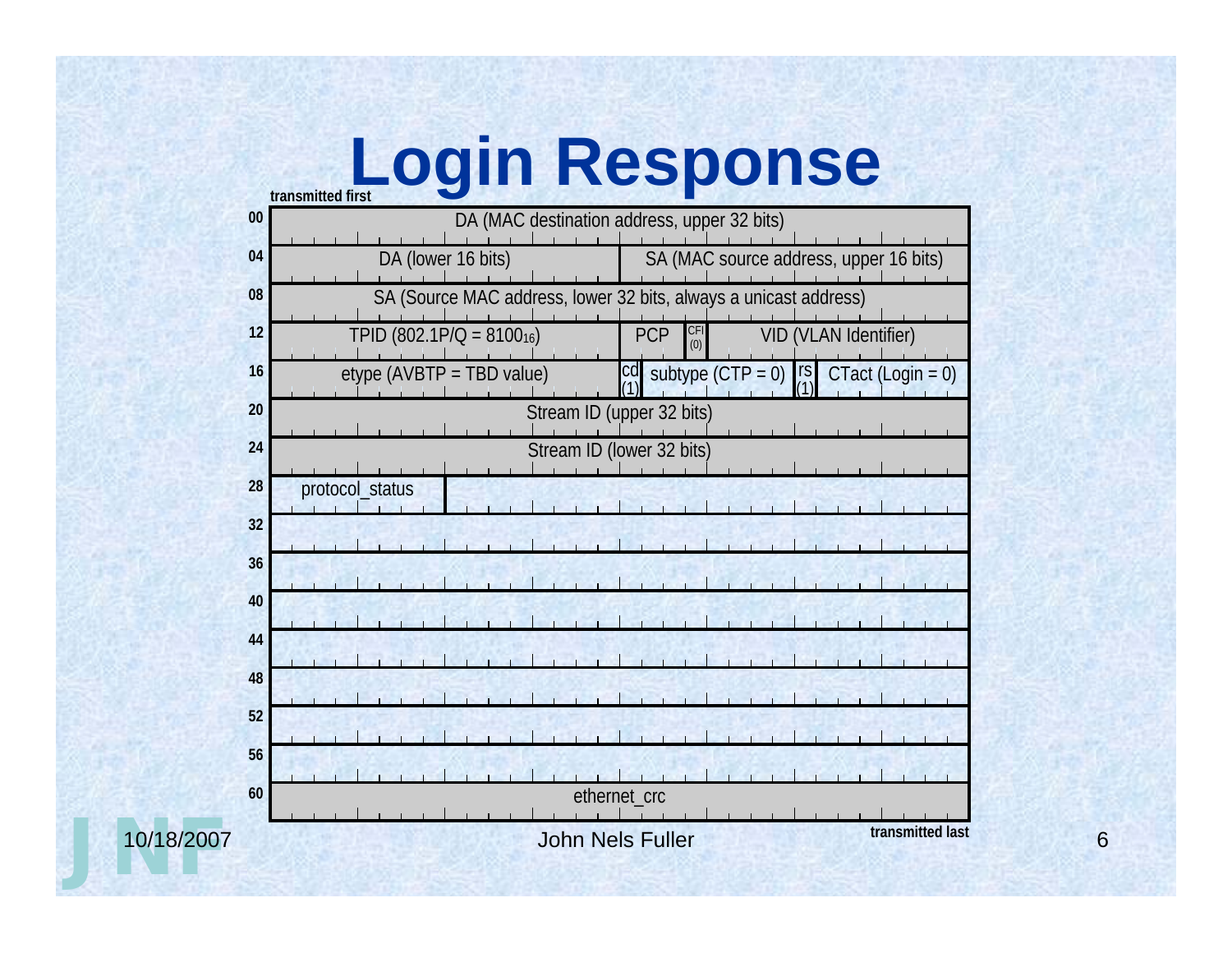## **Login Response Notes**

- **StreamID** is not used set to -1
- **protocol\_status** is CTP's status from the action, values:
	- **SUCCESS**: no errors, tags are reset
	- **ALREADY\_LOGGED\_IN**: requesting station is already logged in, tags are reset
	- **NO\_RESOURCES**: not enough resources to establish a connection

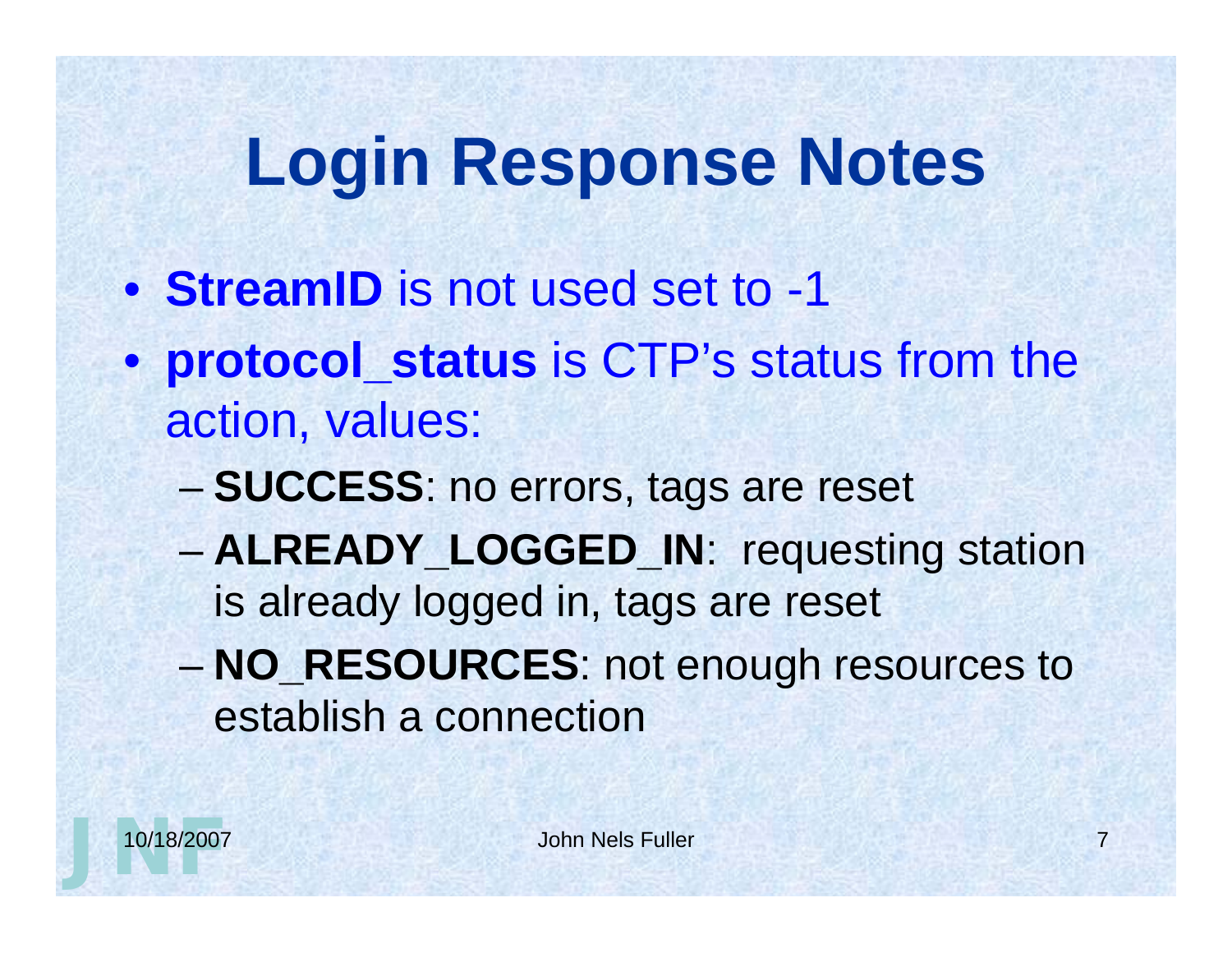#### **Logout Action**

|            | 00 | u unonnuu ni J<br>DA (MAC destination address, upper 32 bits)    |                                                      |  |
|------------|----|------------------------------------------------------------------|------------------------------------------------------|--|
|            | 04 | DA (lower 16 bits)                                               | SA (MAC source address, upper 16 bits)               |  |
|            | 08 | SA (Source MAC address, lower 32 bits, always a unicast address) |                                                      |  |
|            | 12 | TPID (802.1P/Q = 810016)                                         | <b>PCP</b><br>$CF$<br>$(0)$<br>VID (VLAN Identifier) |  |
|            | 16 | etype (AVBTP = TBD value)                                        | CTact (Logout = 1)<br>subtype $(CTP = 0)$<br>TS      |  |
|            | 20 | Stream ID (upper 32 bits)                                        |                                                      |  |
|            | 24 | Stream ID (lower 32 bits)                                        |                                                      |  |
|            | 28 |                                                                  |                                                      |  |
|            | 32 |                                                                  |                                                      |  |
|            | 36 |                                                                  |                                                      |  |
|            | 40 |                                                                  |                                                      |  |
|            | 44 |                                                                  |                                                      |  |
|            | 48 |                                                                  |                                                      |  |
|            | 52 |                                                                  |                                                      |  |
|            | 56 |                                                                  |                                                      |  |
|            | 60 |                                                                  | ethernet_crc                                         |  |
| 10/18/2007 |    |                                                                  | transmitted last<br><b>John Nels Fuller</b>          |  |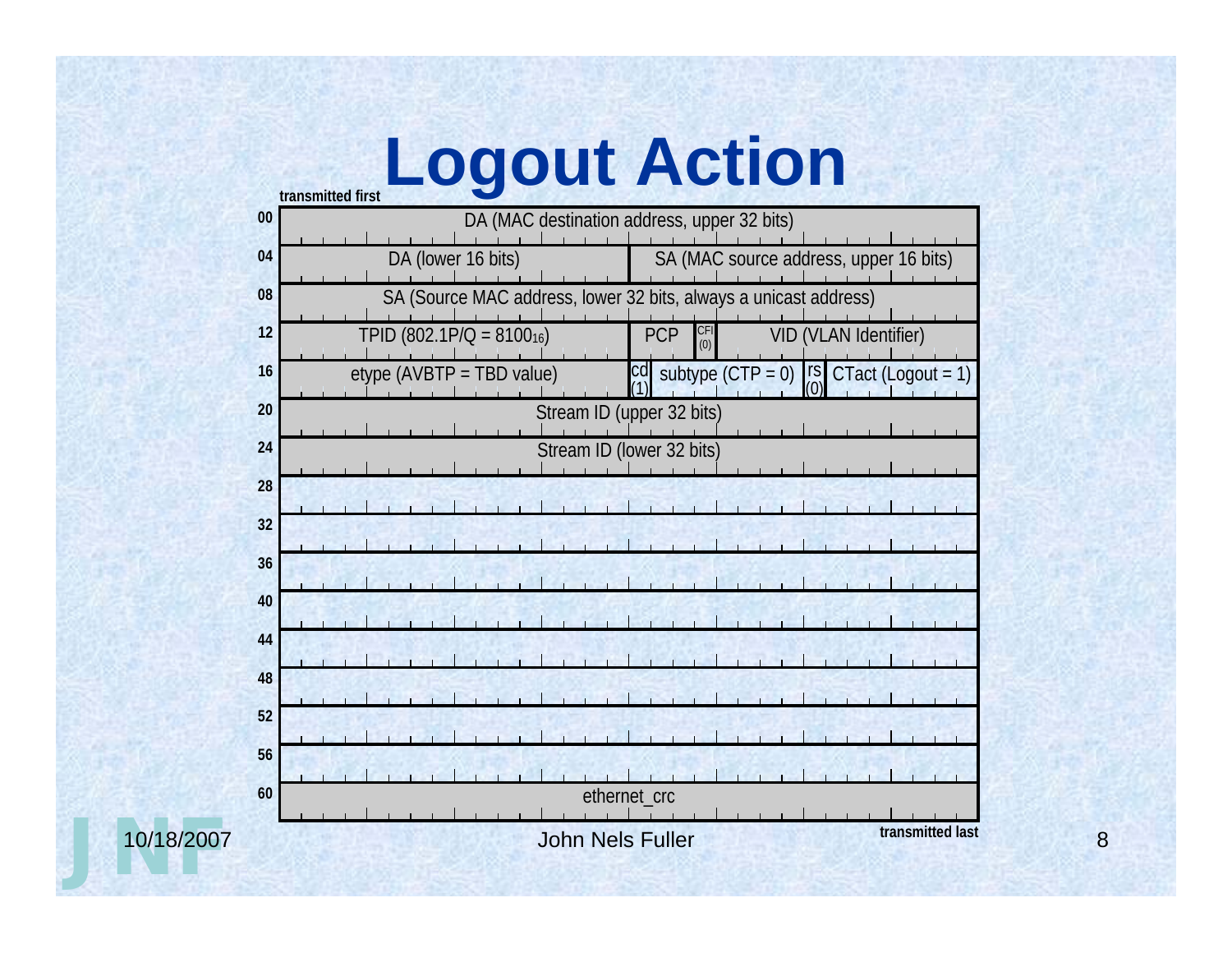#### **Logout Action Notes**

• **StreamID** is not used, set to -1

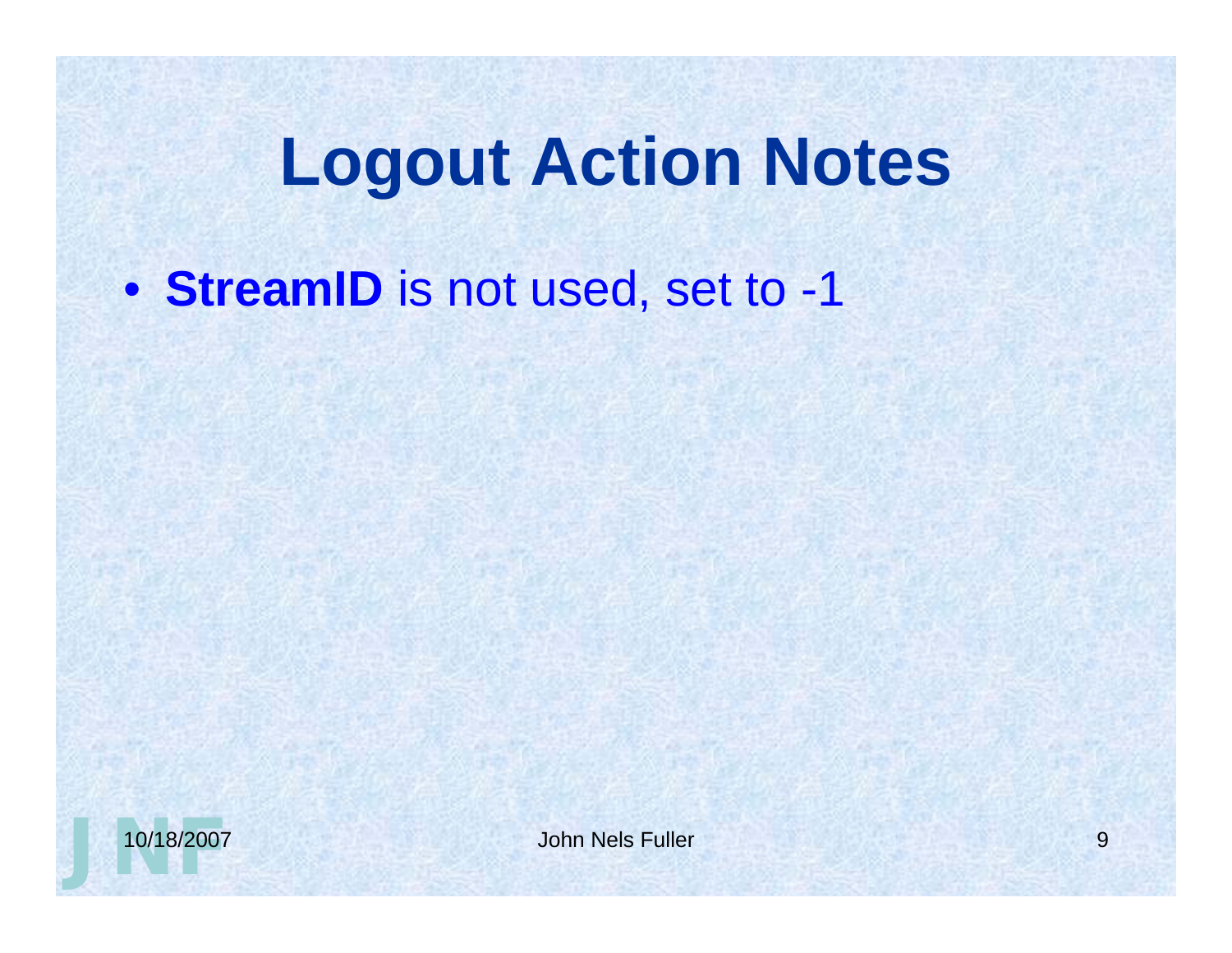# **transmitted first Logout Response**

| 00         | DA (MAC destination address, upper 32 bits)                      |                                                                     |
|------------|------------------------------------------------------------------|---------------------------------------------------------------------|
| 04         | DA (lower 16 bits)                                               | SA (MAC source address, upper 16 bits)                              |
| 08         | SA (Source MAC address, lower 32 bits, always a unicast address) |                                                                     |
| 12         | TPID $(802.1P/Q = 810016)$                                       | $CFI$<br>$(0)$<br>PCP<br>VID (VLAN Identifier)                      |
| 16         | $etype$ (AVBTP = TBD value)                                      | CTact (Logout = 1)<br>subtype $(CTP = 0)$<br>$\mathsf{r}\mathsf{s}$ |
| 20         | Stream ID (upper 32 bits)                                        |                                                                     |
| 24         | Stream ID (lower 32 bits)                                        |                                                                     |
| 28         | protocol_status                                                  |                                                                     |
| 32         |                                                                  |                                                                     |
| 36         |                                                                  |                                                                     |
| 40         |                                                                  |                                                                     |
| 44         |                                                                  |                                                                     |
| 48         |                                                                  |                                                                     |
| 52         |                                                                  |                                                                     |
| 56         |                                                                  |                                                                     |
| 60         |                                                                  | ethernet_crc                                                        |
| 10/18/2007 |                                                                  | transmitted last<br><b>John Nels Fuller</b>                         |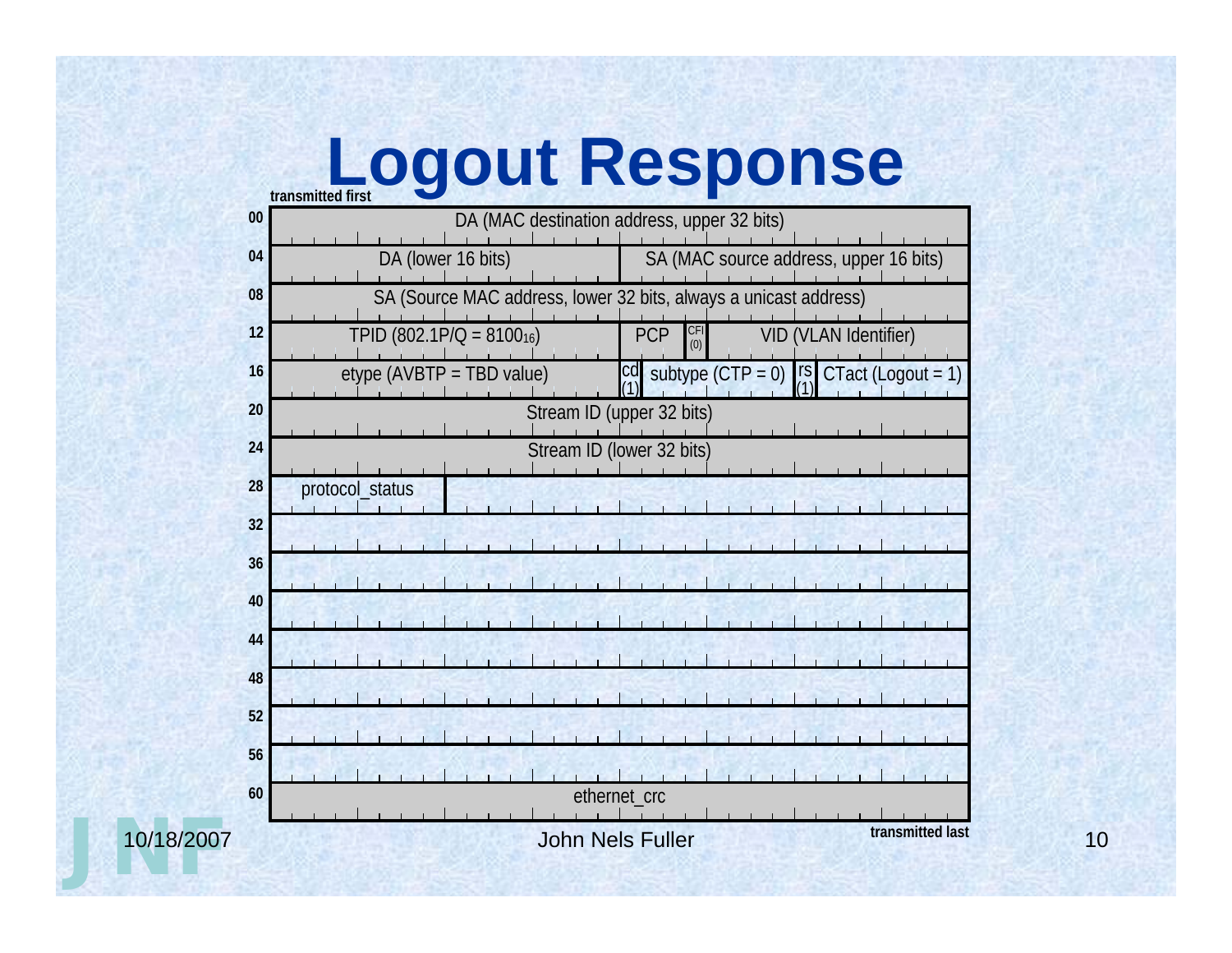#### **Logout Response Notes**

- **StreamID** is not used set to -1
- **protocol\_status** is CTP's status from the action, values:
	- **SUCCESS**: no errors, connection terminated, commands in process may or may not complete (but no response will be sent)
	- **NOT\_LOGGED\_IN**: no connection exists with requesting station

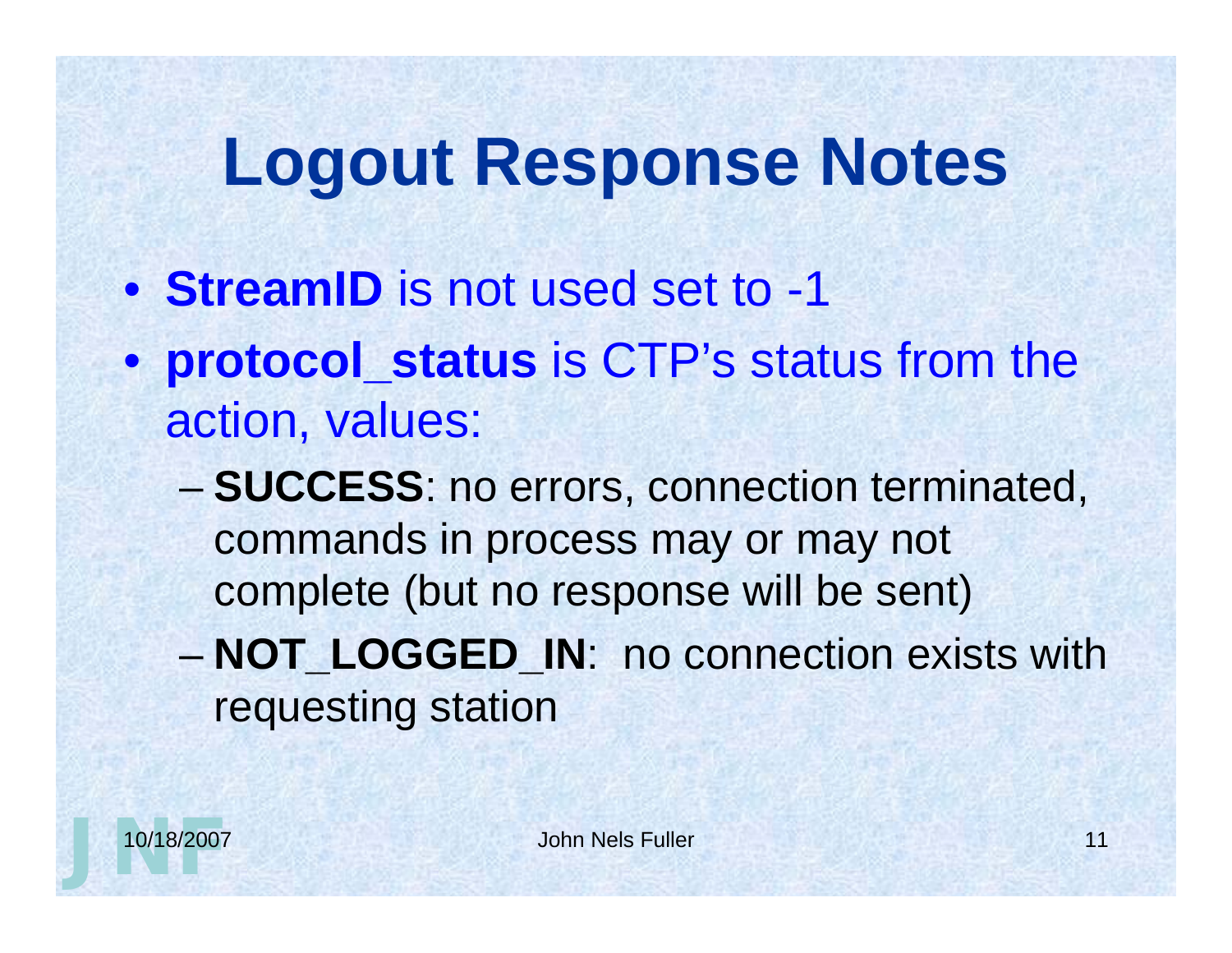# **TagR (Tag Reset) Action**

| 00         | <b>U GITSHIRT CU THIST</b><br>DA (MAC destination address, upper 32 bits) |                                                                  |  |
|------------|---------------------------------------------------------------------------|------------------------------------------------------------------|--|
|            |                                                                           |                                                                  |  |
| 04         | DA (lower 16 bits)                                                        | SA (MAC source address, upper 16 bits)                           |  |
| 08         |                                                                           | SA (Source MAC address, lower 32 bits, always a unicast address) |  |
| 12         | TPID (802.1P/Q = 810016)                                                  | <b>PCP</b><br>VID (VLAN Identifier)<br>(0)                       |  |
| 16         | $etype$ (AVBTP = TBD value)                                               | subtype $(CTP = 0)$<br>$CTact (TagR = 2)$<br>$\frac{1}{2}$       |  |
| 20         | Stream ID (upper 32 bits)                                                 |                                                                  |  |
| 24         | Stream ID (lower 32 bits)                                                 |                                                                  |  |
| 28         |                                                                           |                                                                  |  |
| 32         |                                                                           |                                                                  |  |
| 36         |                                                                           |                                                                  |  |
| 40         |                                                                           |                                                                  |  |
| 44         |                                                                           |                                                                  |  |
| 48         |                                                                           |                                                                  |  |
| 52         |                                                                           |                                                                  |  |
| 56         |                                                                           |                                                                  |  |
| 60         |                                                                           | ethernet_crc                                                     |  |
| 10/18/2007 |                                                                           | John Nels Fuller<br>transmitted last                             |  |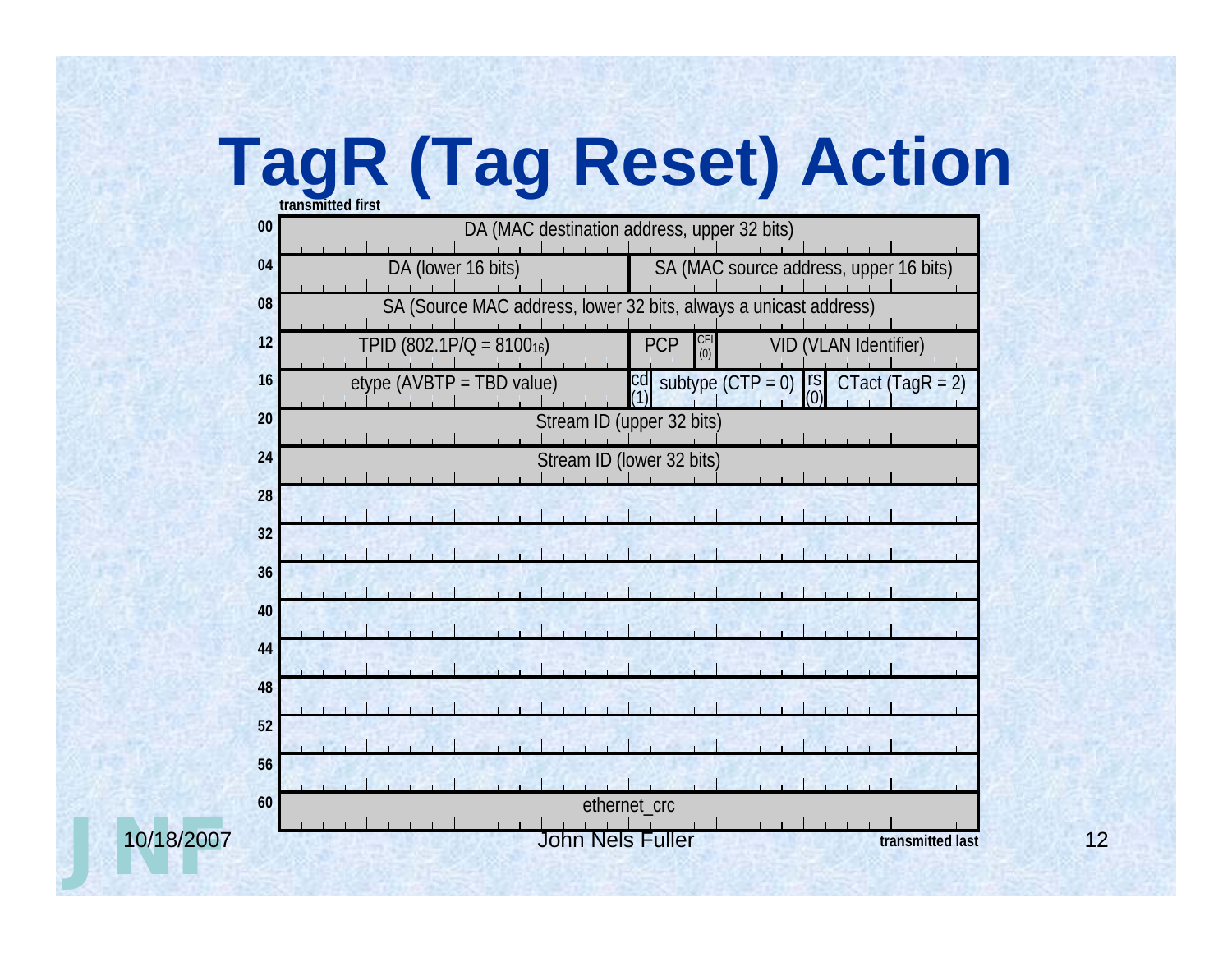### **TagR Action Notes**

- Asks Target to discard any saved responses, set **NextExpectedTag** to 1, set **LastAcknowlegedTag** to 0
- **StreamID** is not used, set to -1

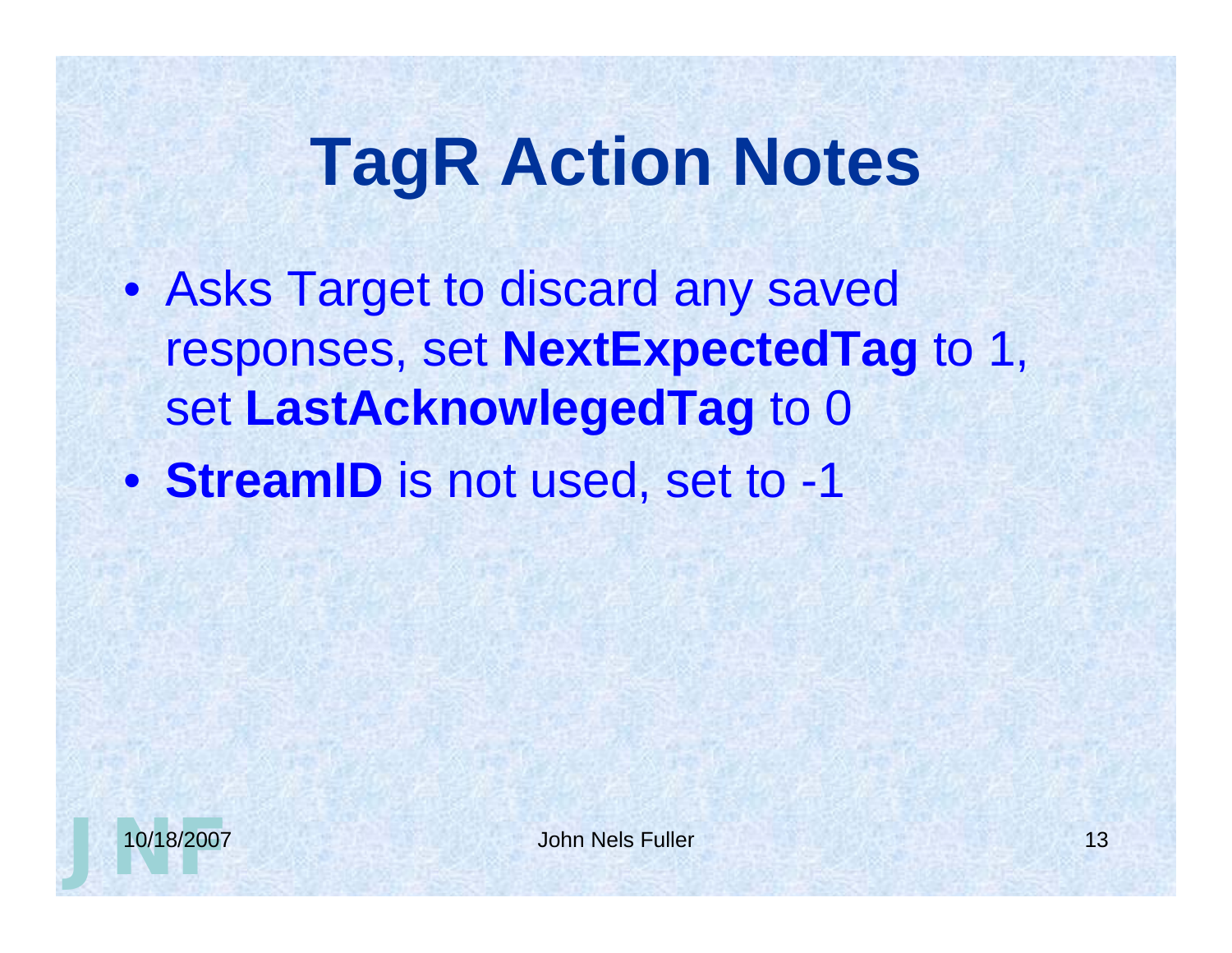# **transmitted first TagR Response**

| 00         | u unonnuu ni J<br>DA (MAC destination address, upper 32 bits) |                                                                  |
|------------|---------------------------------------------------------------|------------------------------------------------------------------|
| 04         | DA (lower 16 bits)                                            | SA (MAC source address, upper 16 bits)                           |
| 08         |                                                               | SA (Source MAC address, lower 32 bits, always a unicast address) |
| 12         | TPID (802.1P/Q = 810016)                                      | <b>PCP</b><br><b>CF</b><br>VID (VLAN Identifier)<br>(0)          |
| 16         | etype (AVBTP = TBD value)                                     | $CTact (TagR = 2)$<br>subtype $(CTP = 0)$<br>rs.                 |
| 20         |                                                               | Stream ID (upper 32 bits)                                        |
| 24         |                                                               | Stream ID (lower 32 bits)                                        |
| 28         | protocol_status                                               |                                                                  |
| 32         |                                                               |                                                                  |
| 36         |                                                               |                                                                  |
| 40         |                                                               |                                                                  |
| 44         |                                                               |                                                                  |
| 48         |                                                               |                                                                  |
| 52         |                                                               |                                                                  |
| 56         |                                                               |                                                                  |
| 60         |                                                               | ethernet_crc                                                     |
| 10/18/2007 |                                                               | transmitted last<br><b>John Nels Fuller</b>                      |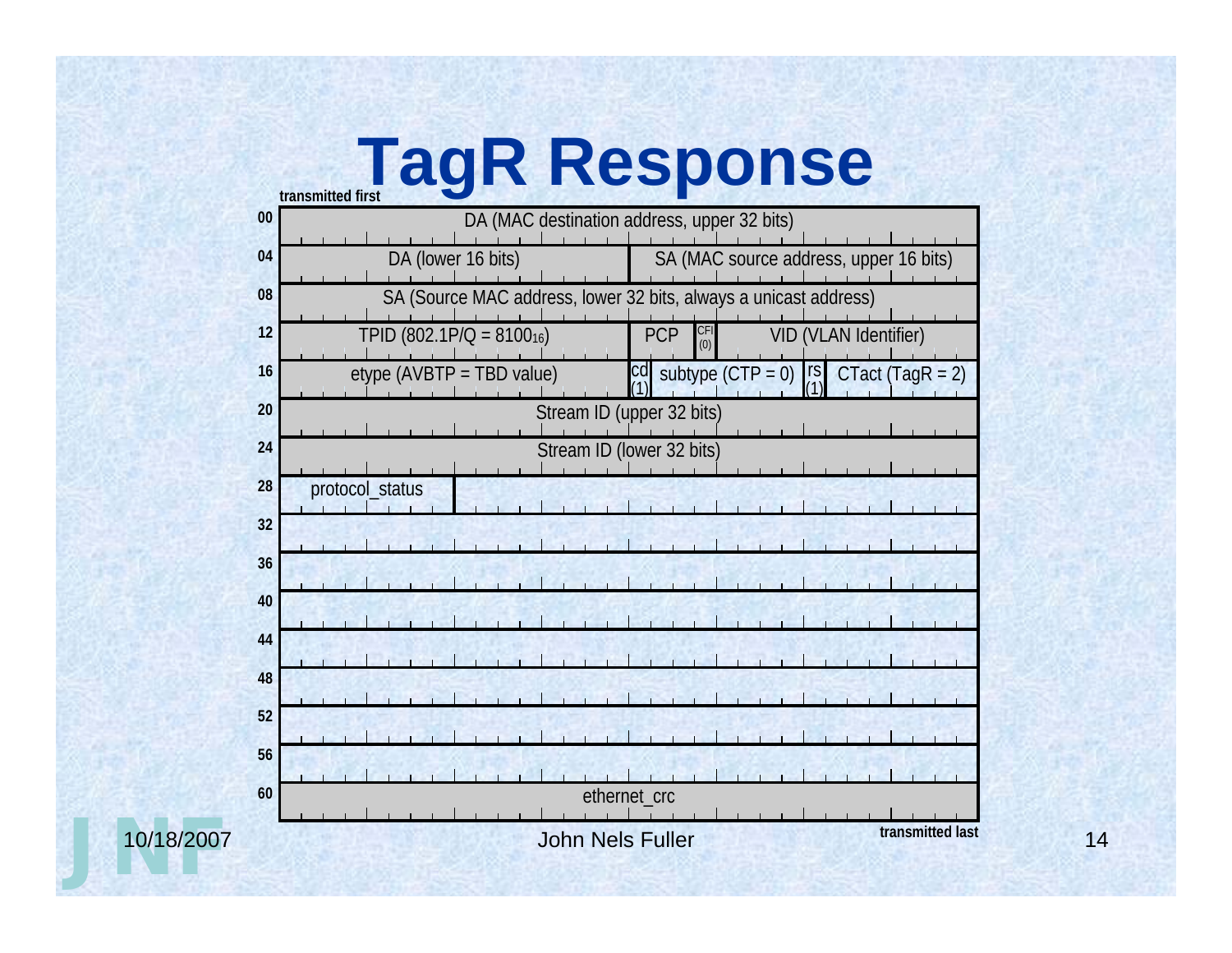## **TagR Response Notes**

- **StreamID** is not used set to -1
- **protocol\_status** is CTP's status from the action, values:
	- **SUCCESS**: no errors, saved responses discarded, commands in process may or may not complete (but no response will be sent), **NextExpectedTag** set to 1, **LastAcknowlegedTag** set to 0 – **NOT\_LOGGED\_IN**: no connection exists with requesting station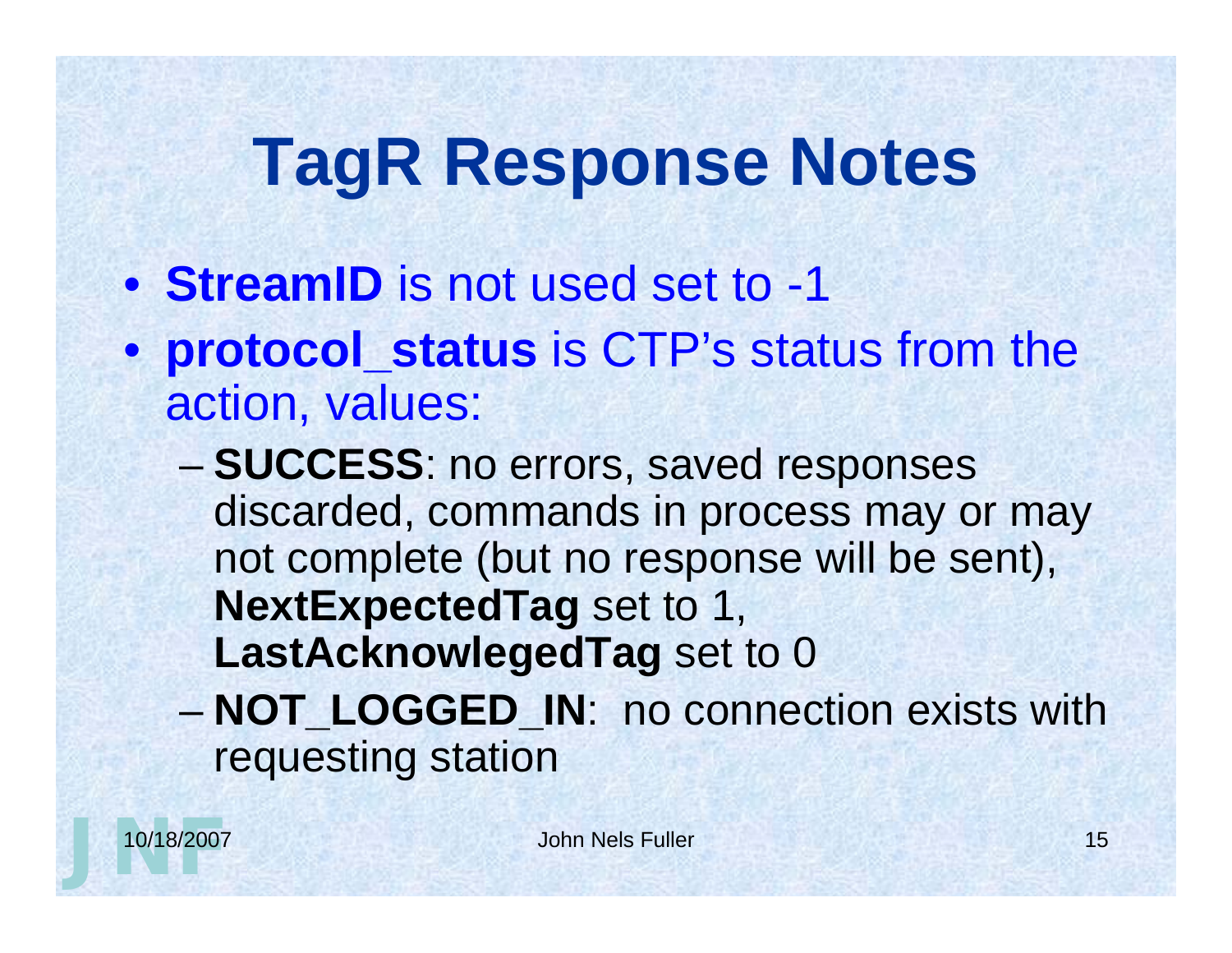## **Xct (Execute) Action**

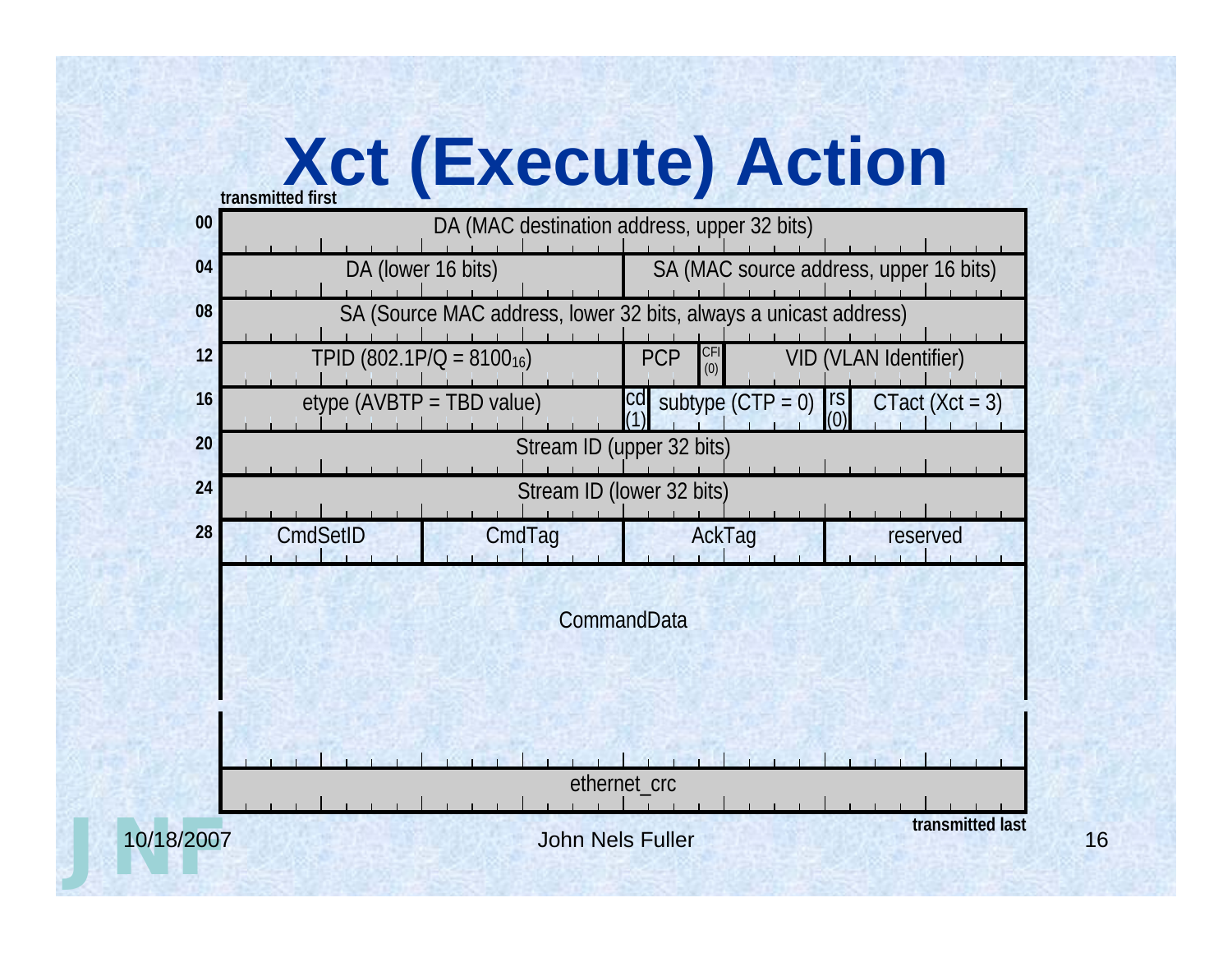### **Xct Action Notes**

- **StreamID** may be used, if not it is set to -1
- **CmdSetID** specifies the type of command to be executed:
	- $-$  00<sub>16</sub> for AV/C
	- $FE_{16}$  for vendor unique, 8 bytes at offset 32 are an EUI-64 specifying the command set
	- FF16 for the empty command (no operation), used for acknowledge only packets (**CmdTag** and **CommandData** fields are not used)
	- Other values TBD (cf. Table 8 in 61883-1)
- **CmdTag** is the tag value identifying this action, must be the same as the Target's **NextExpectedTag** value
- **AckTag** is the most recently sent **CmdTag** value for which no subsequent **CmdTag** values are awaiting a response
- **CommandData** field contains the command to be executed as defined by the command set definition

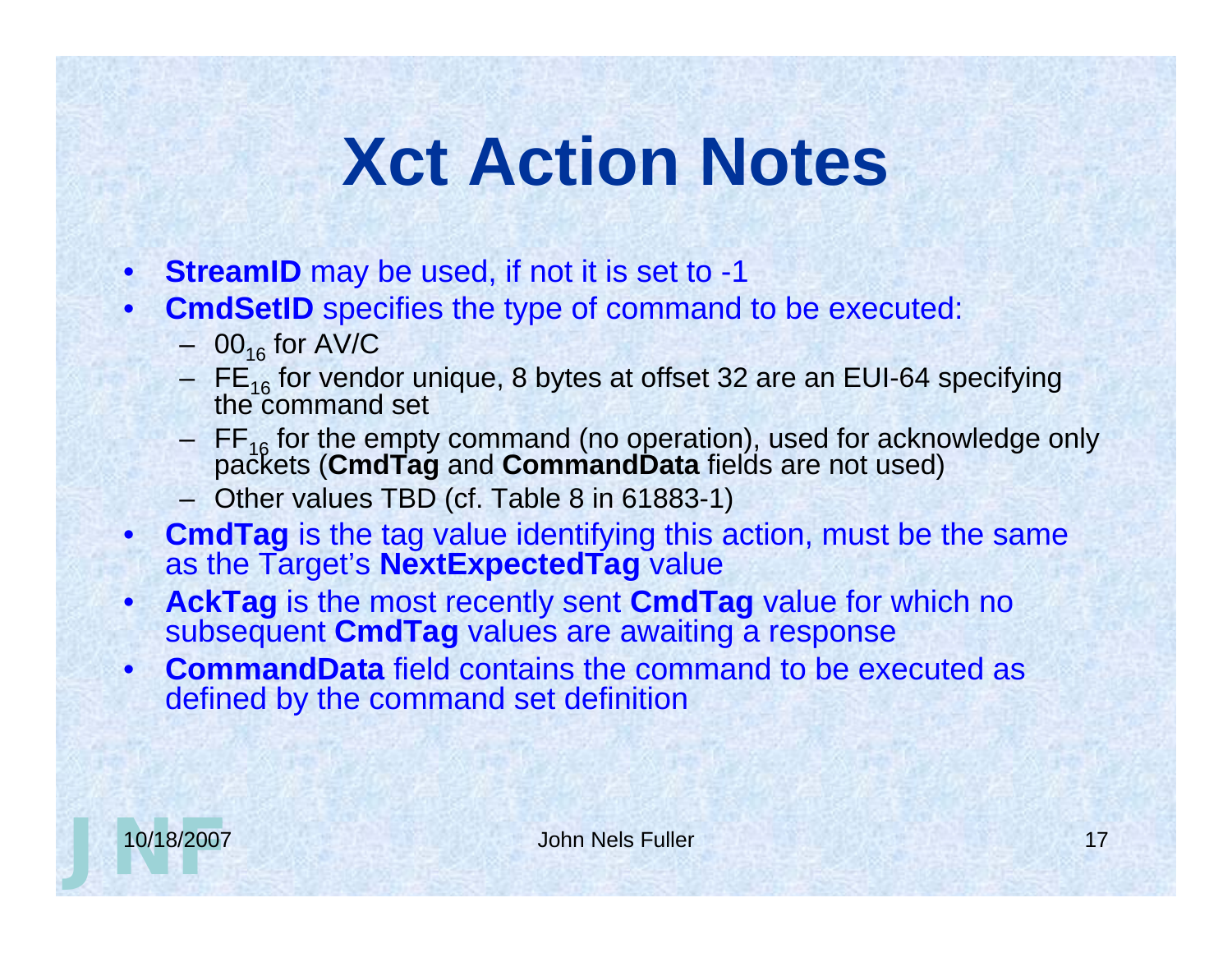#### **Xct Response**